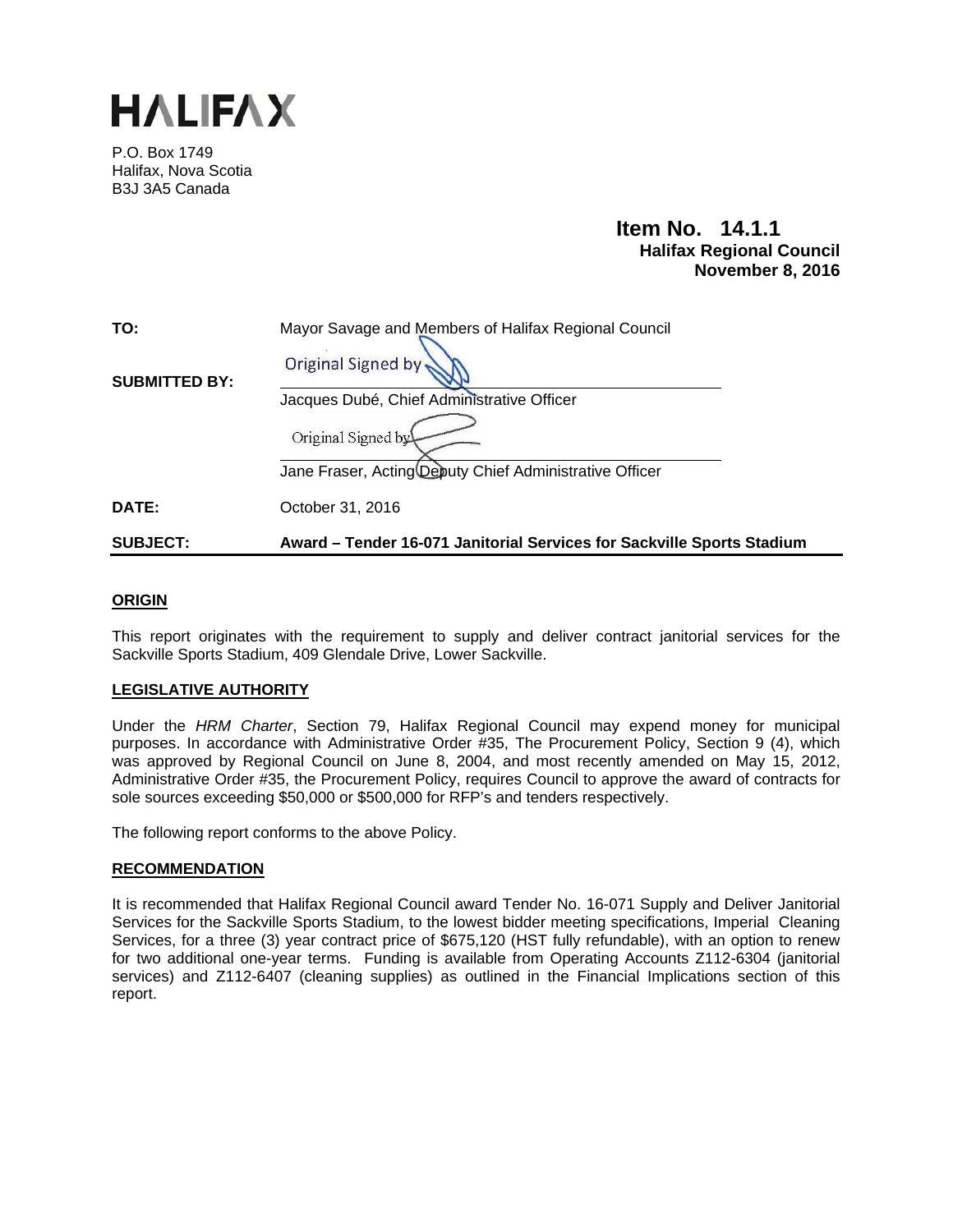## **BACKGROUND**

The Sackville Sports Stadium currently utilizes contract cleaning services, consistent with other HRM facilties. This approach provides for improved service standards, cost savings, more flexibility and efficiencies in how janitorial services are delivered. For the past 3 years, custodial services have been provided by Atlantic Evershine Ltd, with a 3 year total cost of \$725,854. Cleaning supplies during this period were supplied by the Sackville Sports Stadium at an additional cost of \$58,724 over the same 3 year period.

The Approved 2016/17 Operating Budget includes funds for janitorial services and supplies for the Sackville Sports Stadium.

## **DISCUSSION**

Tender No. 16-071 was publicly advertised on the Province of Nova Scotia's Procurement website on July 6, 2016 and closed on August 2, 2016. A mandatory site meeting took place on July 20, 2016. Bids were received from following companies:

| <b>Annual Rates</b><br>(excluding taxes) | Year 1    | Year 2  | Year <sub>3</sub> | 3 Year Total<br>**(excluding HST) |
|------------------------------------------|-----------|---------|-------------------|-----------------------------------|
| *Imperial                                | \$220,080 | 225,240 | 229,800           | \$675,120                         |
| <b>Cleaners Limited</b>                  |           |         |                   |                                   |
| D&J's Cleaning                           | \$261,837 | 268,755 | 275,800           | \$806,391                         |
| <b>Services Limited</b>                  |           |         |                   |                                   |
| <b>Atlantic</b>                          | \$298,954 | 298,954 | 298,954           | \$896,862                         |
| <b>Evershine</b>                         |           |         |                   |                                   |
| Limited                                  |           |         |                   |                                   |
| <b>C&amp;D Cleaning &amp;</b>            | \$276,346 | 276,346 | 276,346           | \$829,037                         |
| <b>Security Services</b>                 |           |         |                   |                                   |
| Limited                                  |           |         |                   |                                   |

## **\*recommended bidder**

**\*\***HST is 100% refunded on costs as 90% or more of the activities of the Sackville Sports Stadium involve providing HST taxable services/supplies.

Pending approval and the provision of security clearances for employees of Imperial Services Limited, janitorial services are expected to transition to Imperial Cleaners Limited on December 1, 2016.

## **FINANCIAL IMPLICATIONS**

Based on the lowest tendered price of \$675,120 (HST excluded), which is less than the current annual cost of service provision, funding is available in the Approved 2016/17 Operating Budget from Z112-6304 (janitorial services) and Z112-6407 (cleaning supplies). The budget availability has been confirmed by Finance.

 $$18,340.00 \times 4$  months (December 1, 2016 – March 31, 2017) = \$73,360.

Cleaning supplies are included in the above fee.

## **RISK CONSIDERATION**

There are no significant risks associated with the recommendation in this report. The risks considered rate low. To reach this conclusion, consideration was given to the required services to sustain operations and meet health and safety standards.